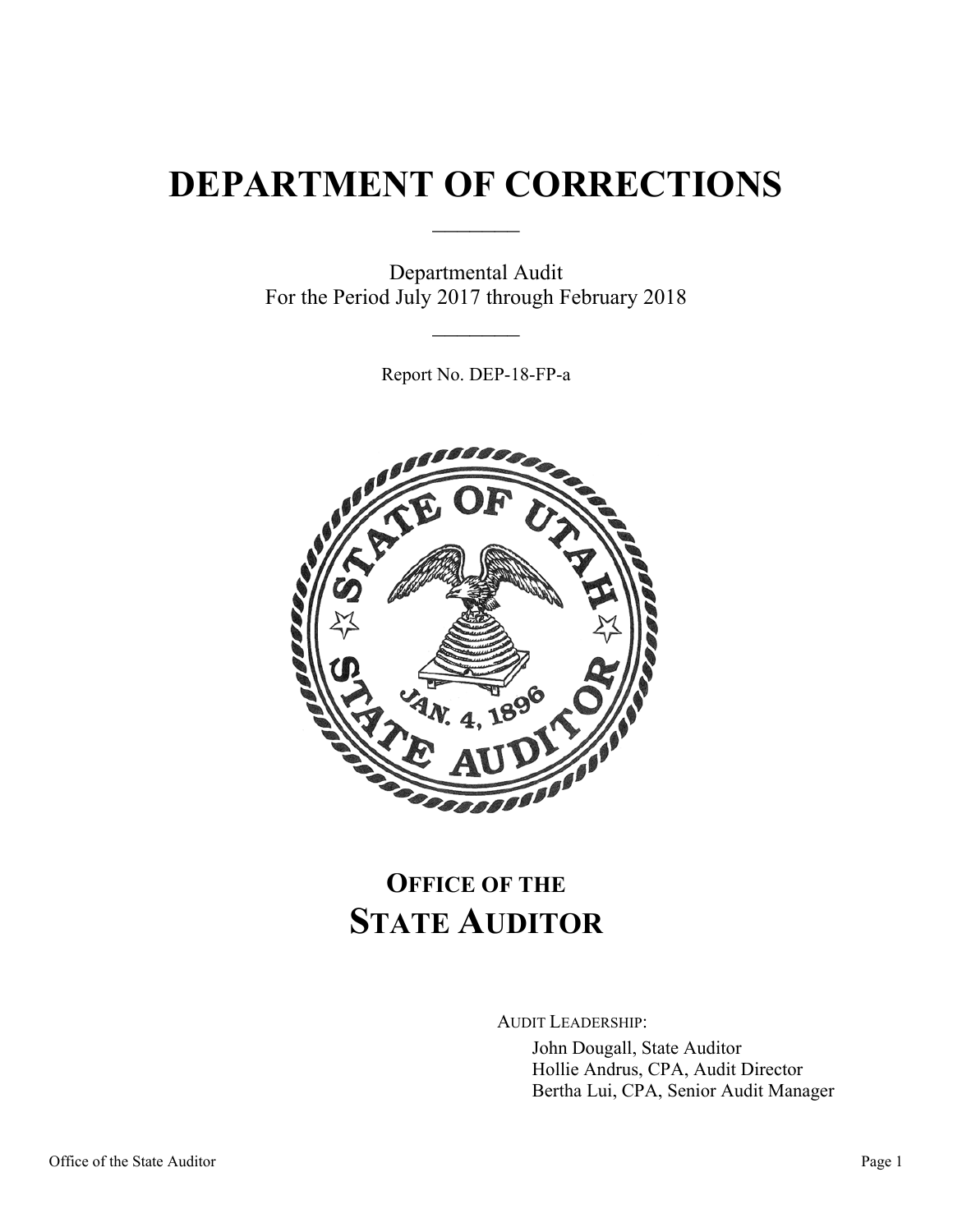

**OFFICE OF THE STATE AUDITOR**

April 9, 2018

Rollin E. Cook, Executive Director Department of Corrections 14717 South Minuteman Drive Draper, Utah 84020

Dear Mr. Cook:

In accordance with *Utah Code* 67-3-1(4), we have performed the procedures described below to certain aspects of the Department of Correction's (Department's) internal control for the period July 2017 through February 2018. The primary focus of our review was to test general internal control as well as internal control over any federal programs overseen by the Department, as outlined below:

- 1. We completed a review of the Department's separation of accounting duties.
- 2. We inquired with Department personnel to determine that they had petty cash/imprest funds (fund). We reviewed one unreimbursed voucher in the Department's fund for reasonableness under State policy (FIACCT05-23.01).
- 3. We obtained a list of all Department bank accounts and reviewed the activity of the accounts. For each bank account with high activity, we reviewed two bank reconciliations. We also tied out the reconciliation balances to FINET.
- 4. We reviewed a sample of nine cash receipts and verified that the Department is following its established processes and controls.
- 5. We reviewed a sample of 20 cash disbursements and verified that the Department is following its established processes and controls.
- 6. We reviewed eight payroll samples and verified that the supervisor listed in the State's E-Guide system is the same as that listed in the State's payroll entry system and that the supervisor would have adequate knowledge of the employee's time and efforts.
- 7. We reviewed the budget policies and procedures associated with one federal grant and verified that the Department was appropriately following the procedures.

We found no exceptions as a result of the above procedures.

Our procedures were more limited than would be necessary to express an audit opinion on the effectiveness of the Department's internal control or any part thereof. Accordingly, we do not express such an opinion. Alternatively, we have identified the procedures we performed and the findings resulting from those procedures. Had we performed additional procedures or had we